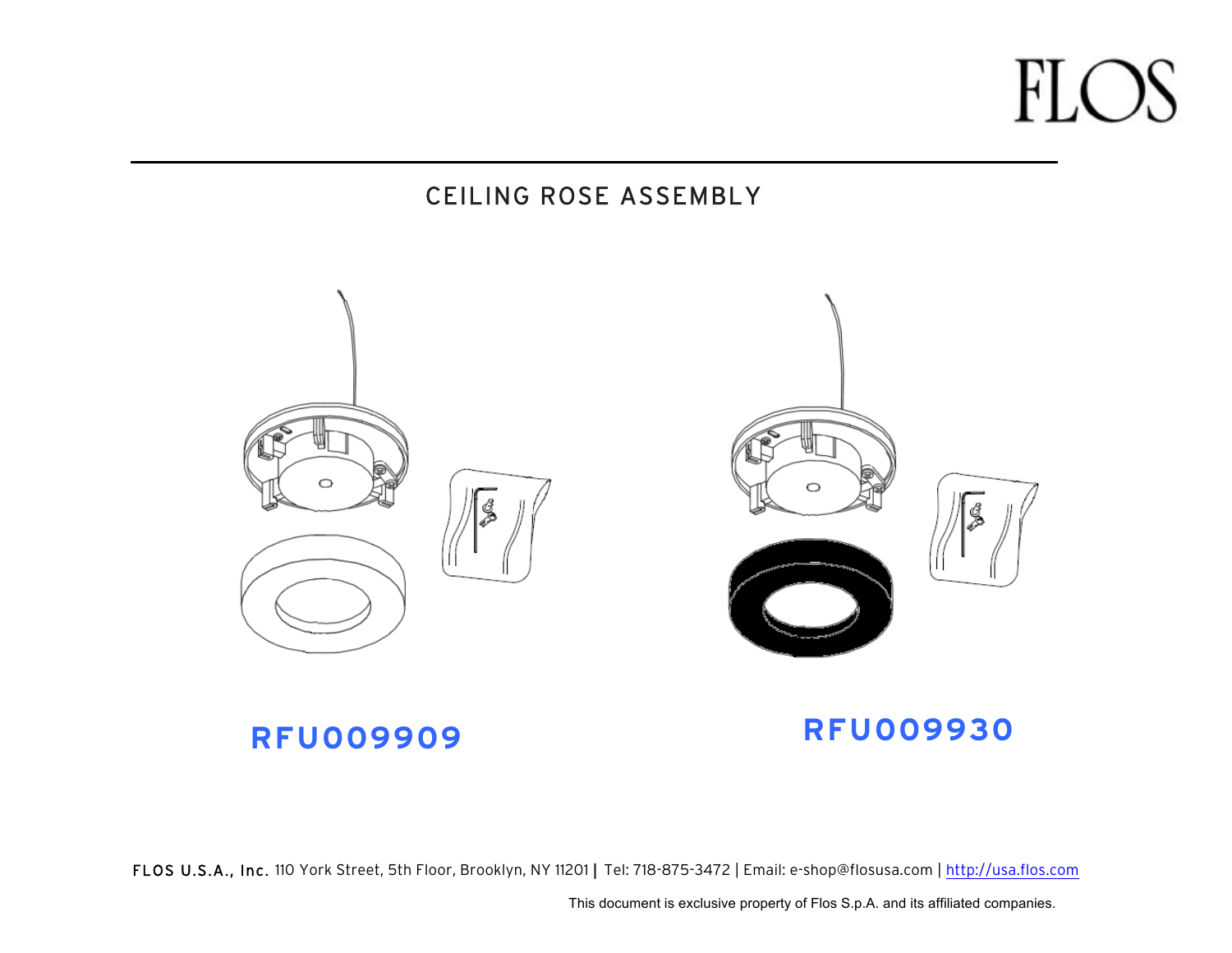**WARNING!** When installing and whenever acting on the appliance, ensure that the power supply has been switched off.

For the installation of the spare-part, it is necessary to consult a qualified electrician.

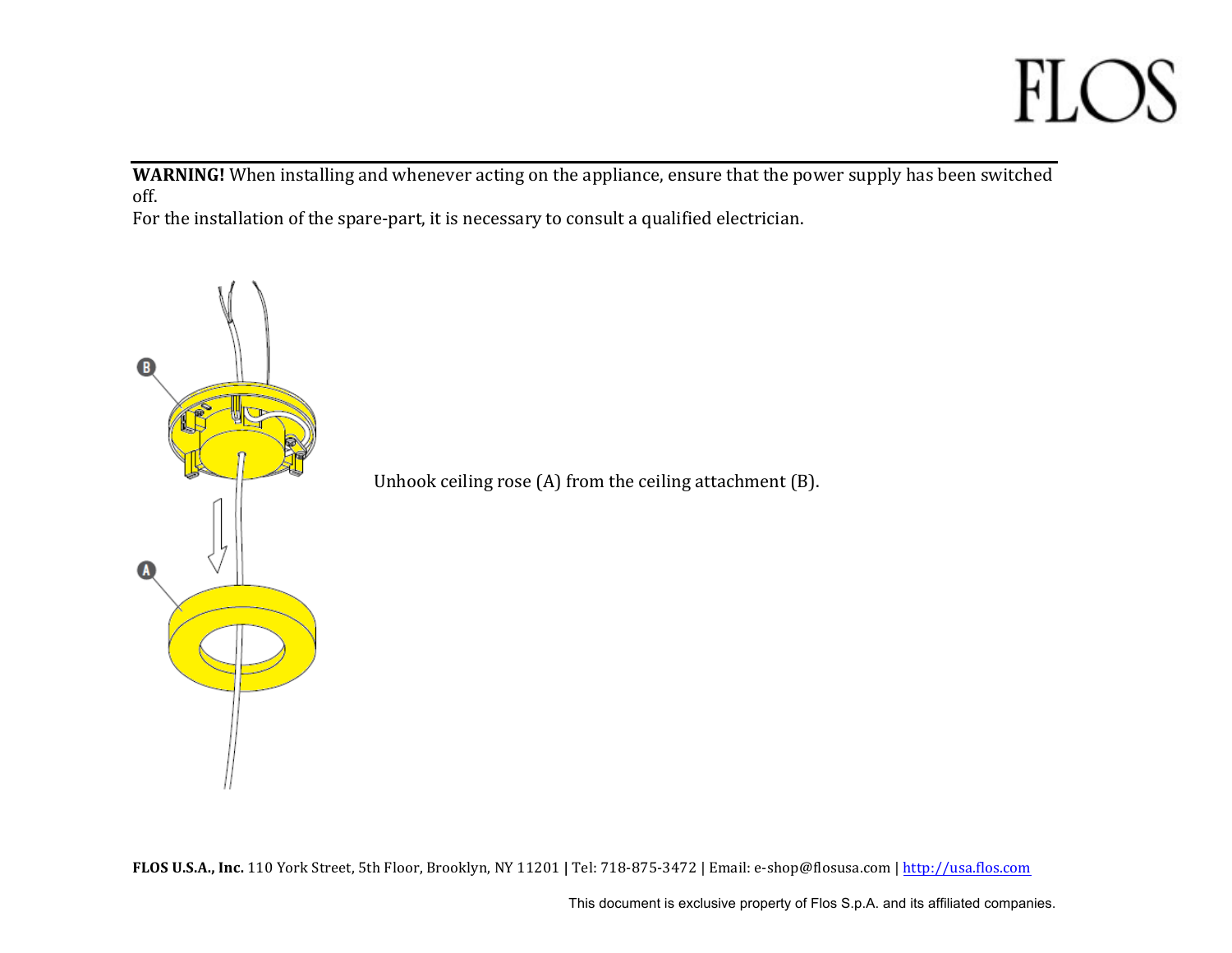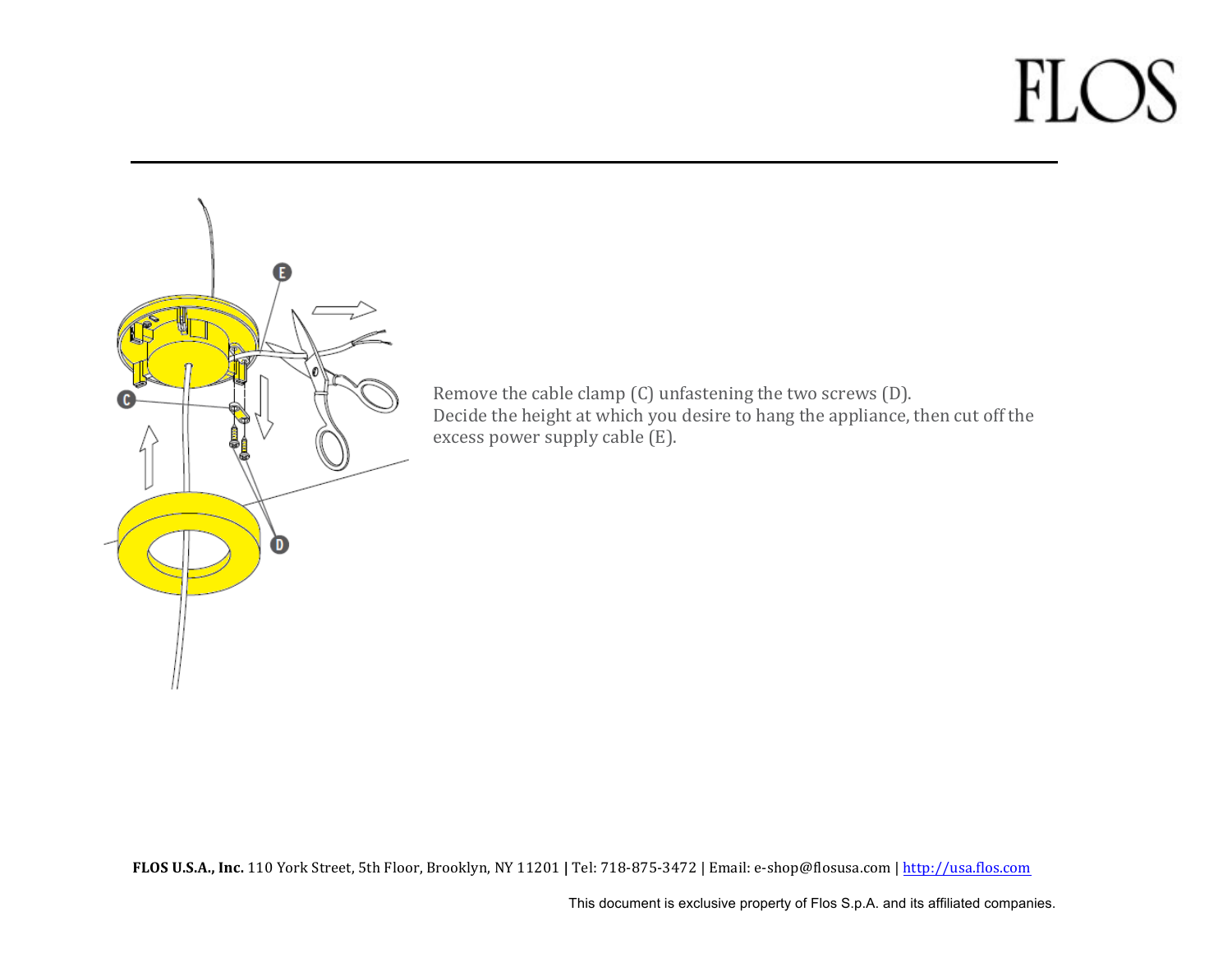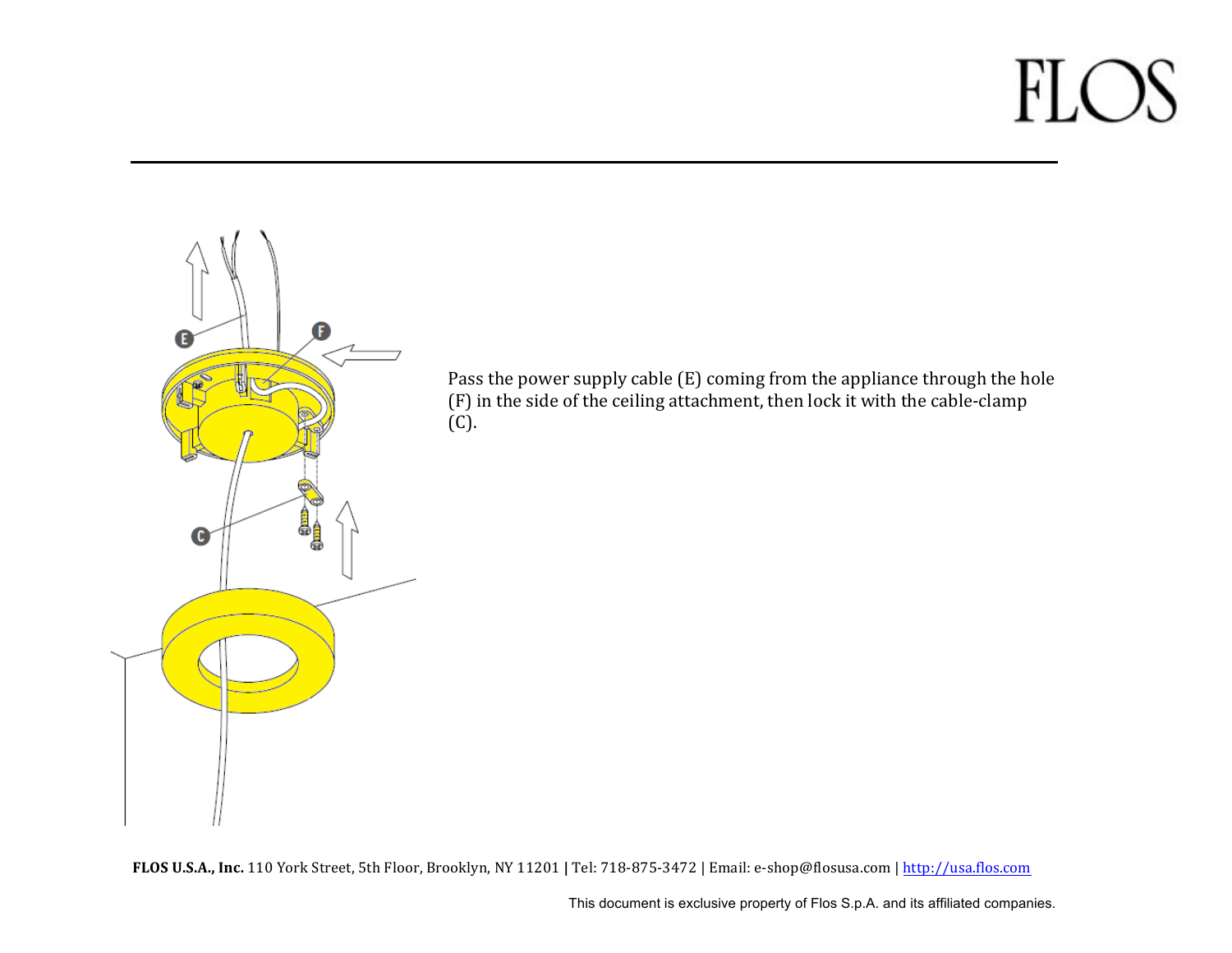